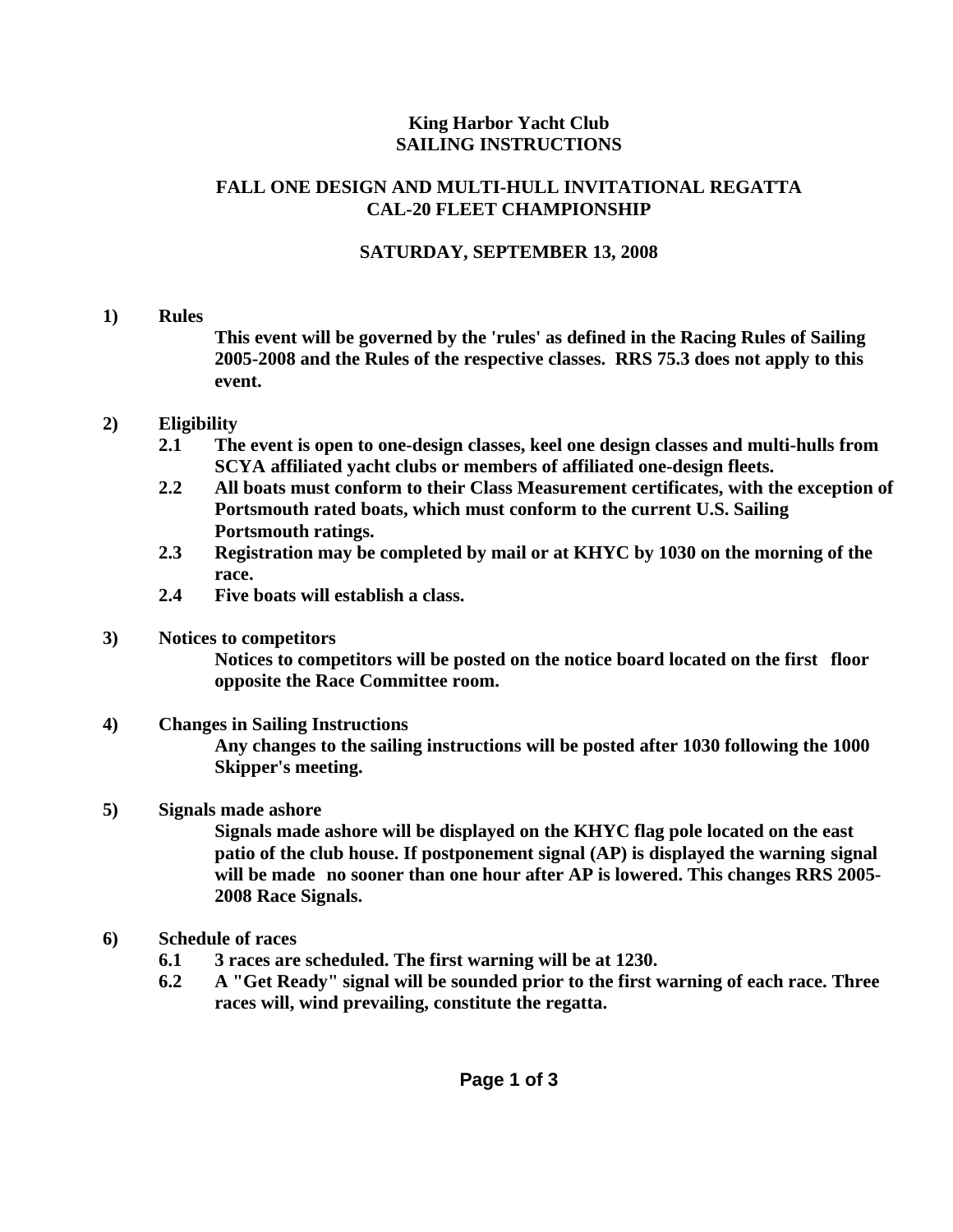#### **SAILING INSTRUCTIONS**

### **Fall One-Design and Multi-Hull Invitational Regatta CAL-20 FLEET CHAMPIONSHIP**

#### **7) Signals on the Committee boat**

- **7.1 Starting signals will conform to the 2005-2008 racing rules of sailing.**
- **7.2 For the first race, classes will start in the following order:**

 **Cal 20 Multi-hulls Martin 242 Portsmouth (If any)** 

 **The code flag for each class will be posted on the official Notice board before 1000 on race day.** 

**8) The Race Course** 

 **The race area will be in the vicinity of "S" Mark as defined on the 2008 KHYC Course Chart. Marks are spar buoys in the approximate position as defined on the KHYC Course Chart.** 

- **9) The Start** 
	- **9.1 Races will be started using rule 26 with classes starting at five minute intervals. The committee will attempt to keep all start and restart times at 5 minute intervals**
	- **9.2 The starting line will be between a staff displaying an orange staff on the committee boat and a staff with an orange flag floating to port of the race committee boat.**
	- **9.3 Boats whose preparatory signal has not been made shall keep clear of the starting area and all boats whose preparatory signal has been made.**
- **10) Check in** 
	- **10.1 All boats must check in with the race committee on the water.**
	- **10.2 A boat retiring must notify the committee ASAP or before the last boat to finish (whichever is sooner).**
- **11) The Finish**

 **The finish line will be between a staff displaying an orange flag on the committee boat and a staff with an orange flag floating to starboard of the race committee boat.** 

 **Both starting and finishing lines are restricted and may only be used for starting and finishing.**